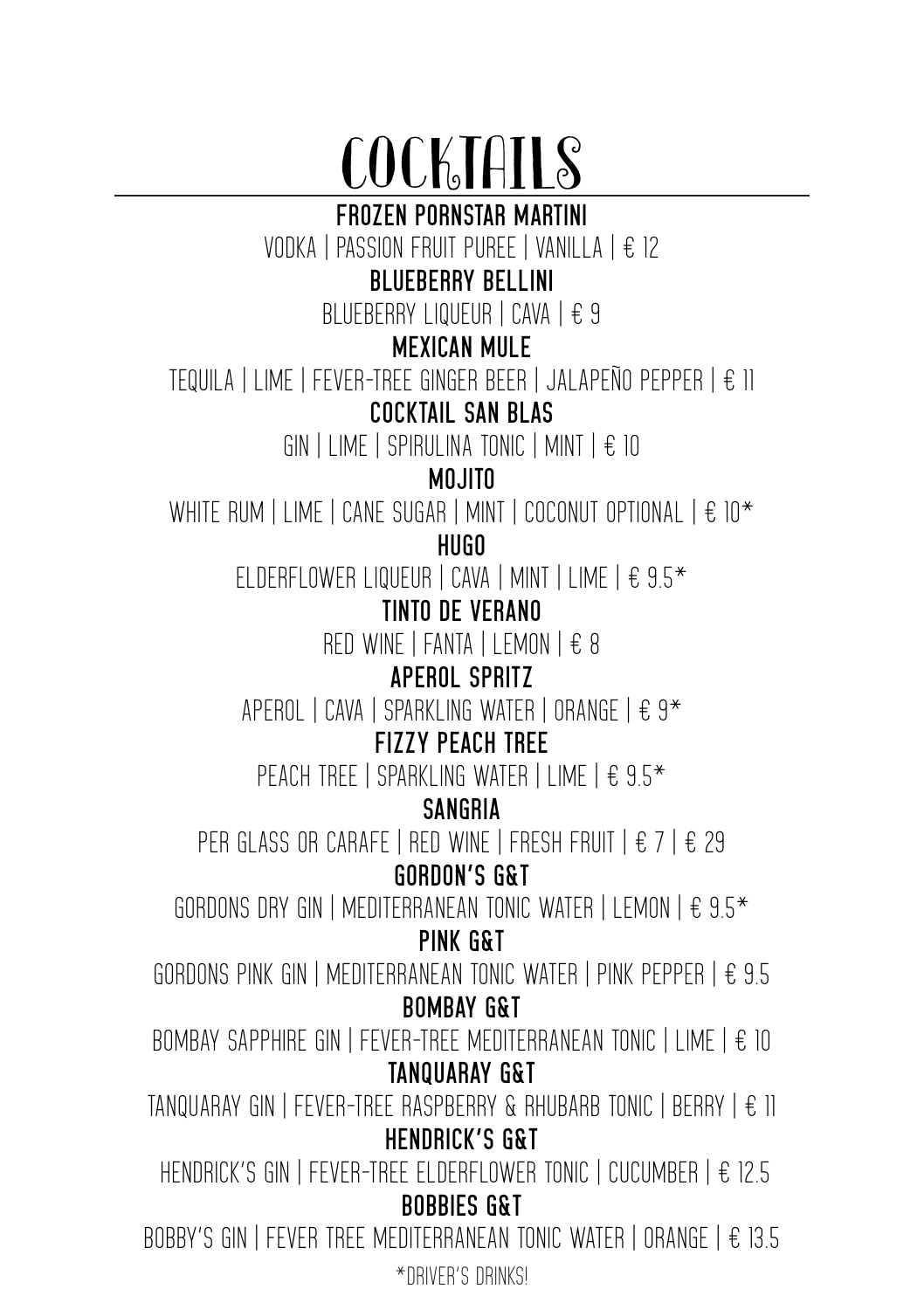## WINE

#### **SPARKLING**

MAS FI CAVA BRUT (WHITE)  $\vert \pm 6 \vert \pm 30 \vert$ MAS FI CAVA BRUT (ROSÉ)  $\vert \pm 6 \vert \pm 30 \vert$ MOUTARDIER CARTE D'OR BRUT | € 65

#### **WIT**

*SPAIN* AIRÉN | LA MANCHA | € 5 | € 25 VERDEJO | CASTILLA Y LEÓN | € 5.5 | € 27.5 ALBARINO | RIAS BAIXAS | € 34 *FRANCE* CHARDONNAY | LANGUEDOC  $\left| \right.$   $\in$  5.5  $\left| \right.$   $\in$  27.5 SAUVIGNON - COLOMBAR | SUD-OUEST  $\parallel \text{\large $\epsilon$}$  5.5  $\parallel \text{\large $\epsilon$}$  27.5 *GERMANY* GRÜNER SILVANER | RHEINHESSEN | € 7.5 | € 37.5 MULLER THURGAU | RHEINESSEN | ZOET | € 5 | € 25 *NEW ZEALAND* SAUVIGNON BLANC | MARLBOROUGH | € 75 | € 375 *USA* CHARDONNAY | CALIFORNIE | € 42.5

#### **ROSE**

PINOT GRIGIO | BANAT | € 5 | € 25 GRENACHE | LANGUEDOC | € 6 | € 30 ROSE 0.0% | 23.5

#### **RED**

*SPAIN* MERLOT - TEMPRANILLO - SYRAH | LA MANCHA | € 5 | € 25 TEMPRANILLO | VALENCIA | € 5.5 | € 27.5 *ARGENTINA* MALBEC | MENDOZA  $\vert \epsilon$  7  $\vert \epsilon$  35 *GERMANY* SPATBURGUNDER | RHEINESSEN | € 8 | € 42.5 *ITALY* CORVINA | VERONESE | VENETO | € 39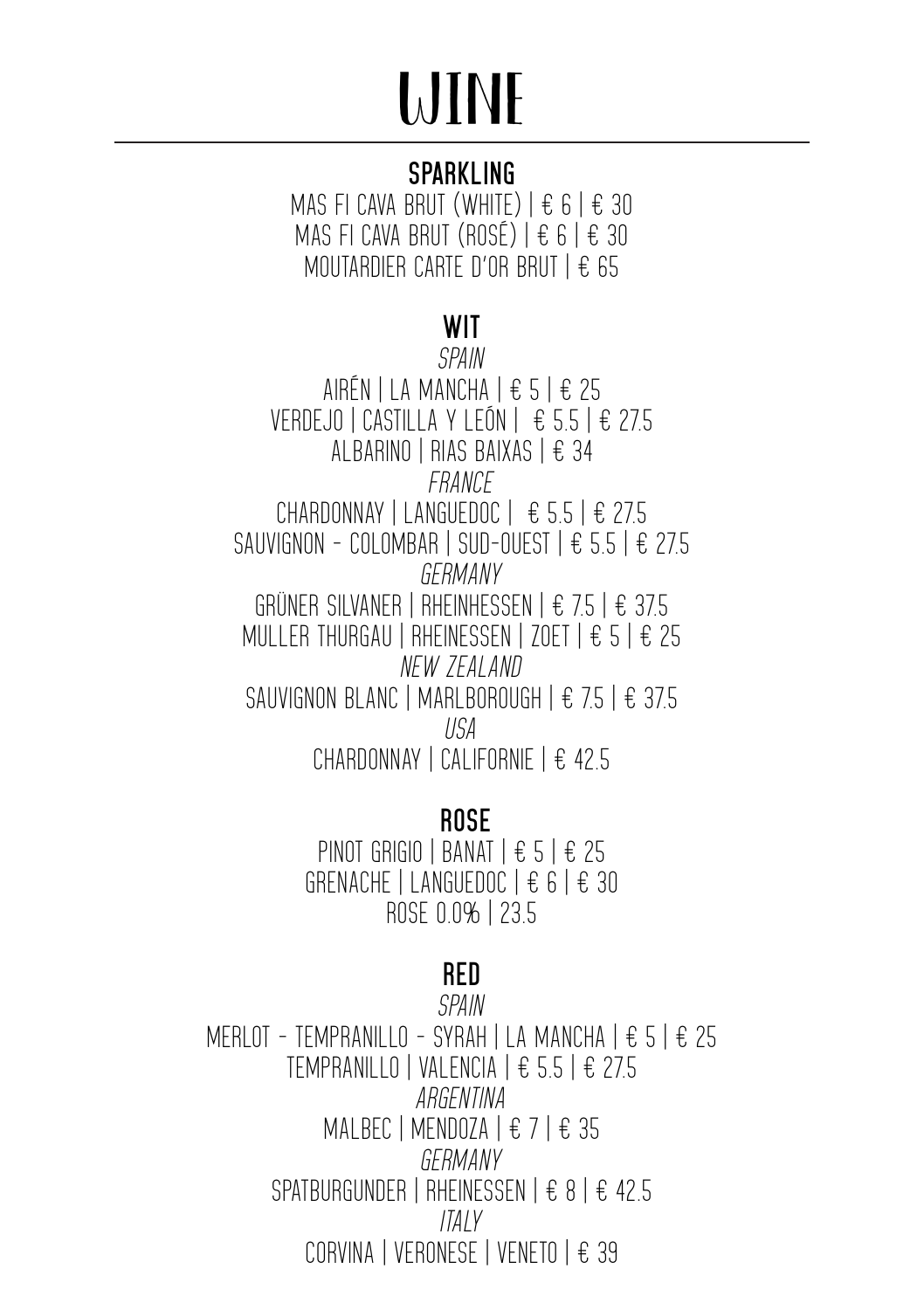### BFFR.

#### **PILSNER**

HEINEKEN - 5%  $E$  4 LOWLANDER COOL FARTH I GLUTEN FREE - 5.5%  $E$  6.5 VEDETT | EXTRA PILSNER - 5.2% | € 5.5 SOL - 4.5% | € 5.5 BROUWERLJ 'T LJ | BIRI - 47% | € 6 DESPERADOS - 5.9% | € 5.5

#### **IPA**

BROUWERLJ 'T IJ | IPA - 7%  $E$  6.5 LAGUNITAS | IPA - 6.2%  $E$  6 BREUGEM | BOKS | DIPA - 6.2% |  $\epsilon$  7

#### **WHITE** | **WEIZEN**

BRAND | WEIZEN - 5.1%  $E$  5 BROUWERIJ 'T IJ | IJWIT - 6.5% | € 6 VEDETT | EXTRA WHITE | 4.7% | € 5.5

#### **FRUITY BEER**

AMSTEL | RADLER - 2% | € 4 LIEFMANS | FRUITY BEER - 6% | € 5.5

#### **BLOND**

AFFLIGEM | BLOND - 6.8% € 5.5 LA CHOUFFE | BLOND - 8%  $\vert \epsilon \rangle$  6 BREUGEM | ZOENTJE | BLOND - 6.2% | € 6.5 BROUWERIJ 'T IJ | BLOND - 4.7% | € 6 DUVEL | HEAVY BLOND -  $8.5\%$  |  $\epsilon$  6

#### **DARK**

AFFLIGEM | DUBBLE - 6.8% | € 5.5 BROUWERIJ 'T IJ | COLUMBUS - 8% | € 6.5 BREUGEM | HANDDRUK | QUADRUPEL - 6.2% | € 7

#### **TRIPLE**

AFFLIGEM | TRIPEL - 9% |  $E$  5.5 BROUWERIJ 'T IJ | ZATTE - 8% | € 6.5

#### **0%BIER**

HEINEKEN - 0%  $\pm$  4 AMSTEL RADLER - 0% | € 4 BRAND | WEIZEN - 0% | € 5 DESPERADOS - 0% | € 5.5 LOWLANDER | ORGANIC BLONDE ALE - 0.3% | € 5 BROUWERIJ 'T IJ | VRIJWIT -  $0.5\%$  | € 6 BROUWERIJ 'T IJ | FREE IPA -  $0.5\%$  | € 6